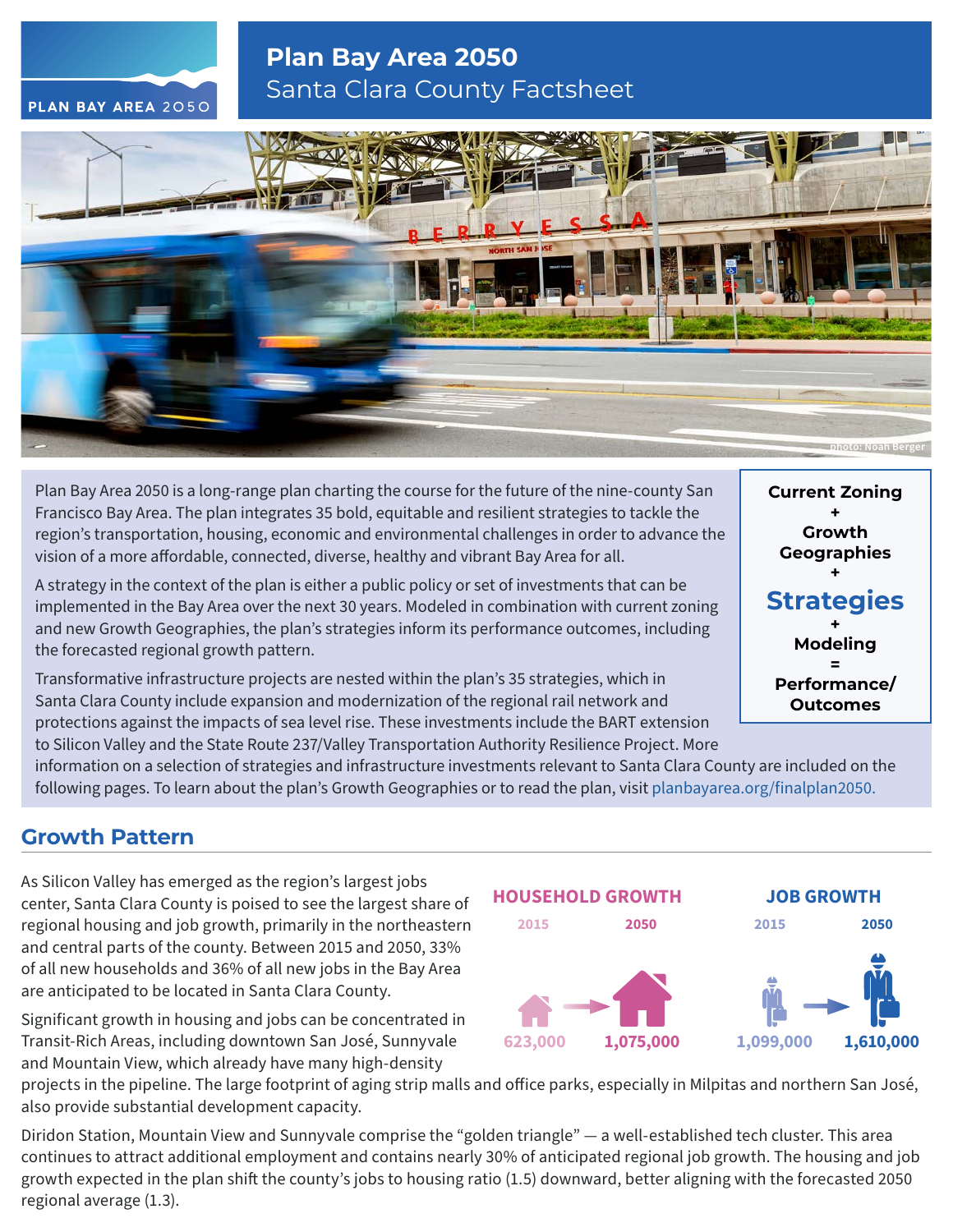# **SPOTLIGHT STRATEGIES**



**TRANSPORTATION**

**H6. Transform aging malls and office parks into neighborhoods.** Permit and promote the reuse of shopping malls and office parks with limited commercial viability as neighborhoods with housing for residents at all income levels.

**Local Context:** Santa Clara County has significant development capacity to accommodate new growth in aging malls and within the large footprint of aging office parks. This strategy focuses on redevelopment of sites that could accommodate 1,000+ units of new housing, increasing the range of housing opportunities for working families in jobs-rich areas of Silicon Valley. The redevelopment of declining shopping malls, such as the Great Mall, Eastridge Center and Vallco Mall, could attract neighborhood-serving amenities into suburban areas to facilitate more complete communities.

**EC4. Allow greater commercial densities in Growth Geographies.** Allow greater densities for new commercial development in select Priority Development Areas and Transit-Rich Areas to encourage more jobs to locate near public transit.

**Local Context:** Allowing greater commercial densities in Growth Geographies would increase the share of jobs within walking distance of transit. This strategy would enable higher levels of environmentally friendly job growth to occur in transit-rich areas near BART and VTA light rail systems.

**T11. Expand and modernize the regional rail network.** Better connect communities while increasing frequencies by advancing the Link21 new transbay rail crossing, BART to Silicon Valley Phase 2, Valley Link, Caltrain Downtown Rail Extension and Caltrain/High-Speed Rail grade separations, among other projects.

**Local Context:** This strategy would provide \$36 billion in new infrastructure investments in BART, Caltrain and VTA, as well as enable future high-speed rail. The BART to Silicon Valley Phase 2 project links downtown San José to the rest of the region. Caltrain capital improvements from San Francisco through the Peninsula will complement the infrastructure upgrades needed to accommodate high-speed rail in Santa Clara County, supported by station upgrades at Diridon Station to create a critical anchor for regional and interregional trips in the South Bay.



**EN9. Expand transportation demand management initiatives.** Expand investments in programs like vanpools, bikeshare, carshare and parking fees to discourage solo driving.

**Local Context:** Implementation of transportation demand management (TDM) strategies in Santa Clara County could have large-scale impacts on greenhouse gas emissions reductions in the region. Complemented by MTC and ABAG initiatives supporting carpool and vanpool, TDM strategies deployed to serve large-scale employment campuses and mixed-use developments could yield high trip-reduction potential and help the region meet emissionsreduction targets.